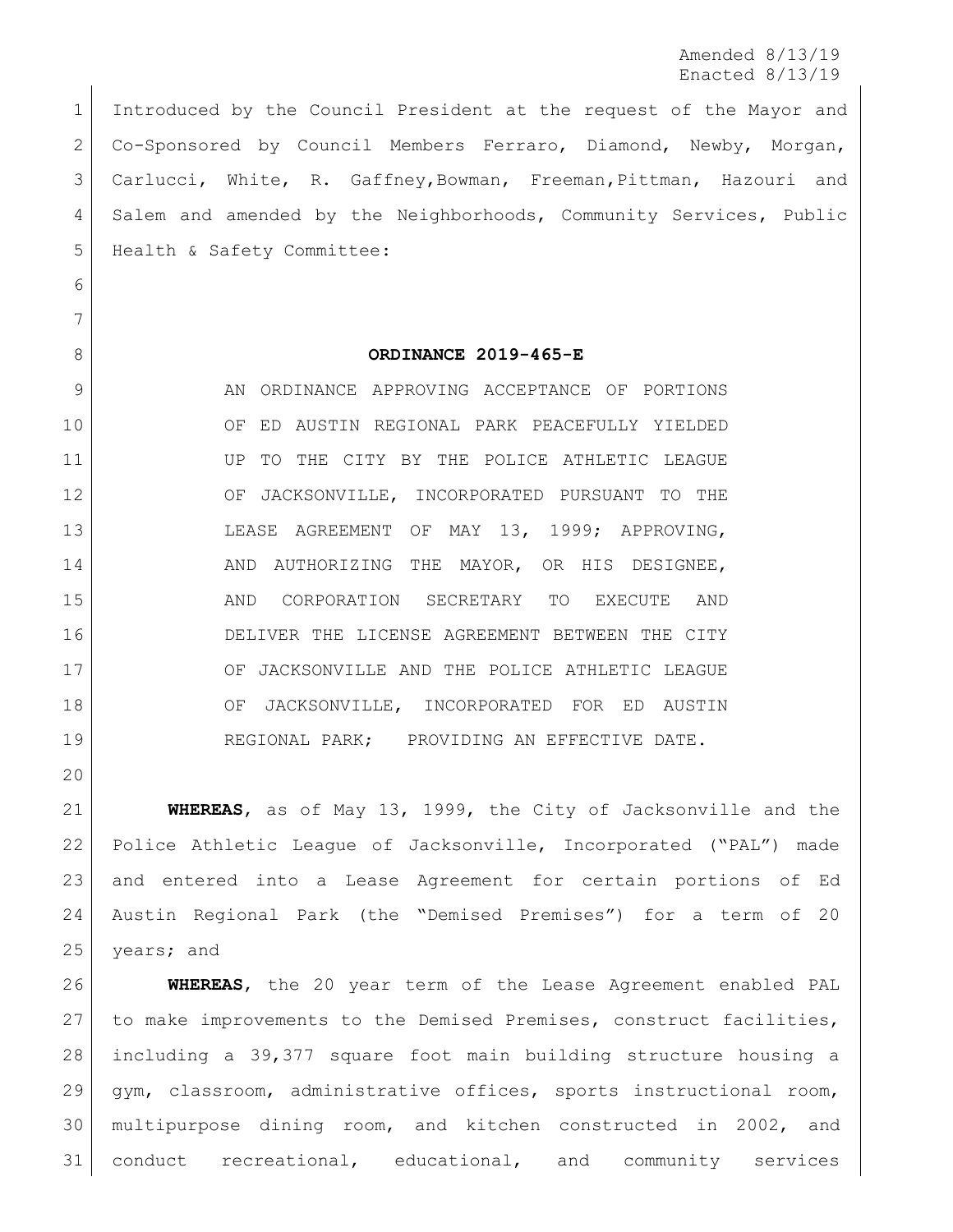1 activities at Ed Austin Regional Park; and

 **WHEREAS**, in March, 2018, three of five HVAC units had to be replaced and the two remaining HVAC units will need to be replaced 4 in the near future; and

 **WHEREAS**, upkeep and maintenance have continued to increase at 6 the ageing Demised Premises; and

 **WHEREAS**, the current term of the Lease Agreement expired May 8 12, 2019; and

 **WHEREAS**, PAL does not wish to exercise the renewal option of the 1999 Lease Agreement for an additional 20 years, but instead wishes to yield up peacefully to the City the Demised Premises in good and tenantable repair at the expiration of the current term 13 | pursuant to the Lease Agreement; and

 **WHEREAS**, PAL wishes to continue to serve the community and wishes to enter into a license agreement under which it will continue to offer programming and recreational activities at Ed 17 Austin Regional Park; now therefore

**BE IT ORDAINED** by the Council of the City of Jacksonville:

 **Section 1. Acceptance of Demised Premises approved.** There is hereby approved acceptance of the Demised Premises peacefully yielded up to the City by PAL in good and tenantable repair upon expiration of the current lease term on May 12, 2019, pursuant to 23 the Lease Agreement.

 **Section 2. License Agreement approved and execution authorized.** There is hereby approved, and the Mayor, or his designee, and Corporation Secretary are hereby authorized to execute and deliver, the License Agreement between the City of Jacksonville and the Police Athletic League of Jacksonville, Incorporated for Ed Austin Regional Park, a copy of which has been placed **Revised On File** with the Office of Legislative Services.

**Section 3. Effective Date.** This ordinance shall become